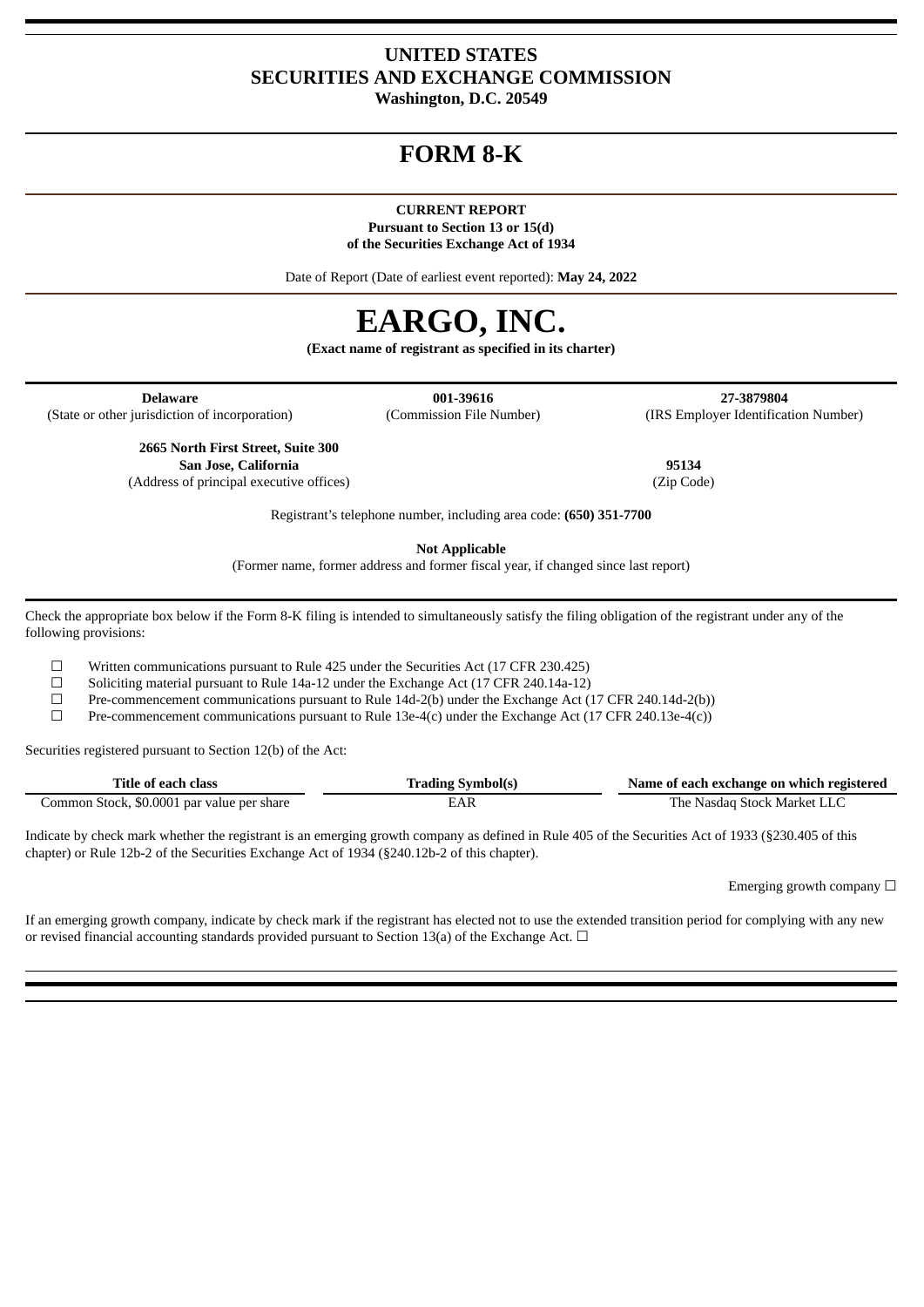#### **Item 2.05 Costs Associated with Exit or Disposal Activities.**

On May 24, 2022, the Board of Directors of Eargo, Inc. (the "Company") approved a plan to reduce the Company's employee workforce by approximately 17% as part of the Company's cost-cutting measures to reduce operating expenses and preserve capital. The Company expects to substantially complete the employee workforce reduction by the end of its quarter ending June 30, 2022 and estimates that the costs associated with all activities under the employee workforce reduction plan will be approximately \$0.4 million to \$0.6 million, which includes severance and related benefits.

#### *Forward-Looking Statements*

This Current Report on Form 8-K contains forward-looking statements within the meaning of Section 27A of the Securities Act of 1933, as amended, and Section 21E of the Securities Exchange Act of 1934, as amended. All statements other than statements of historical fact contained in this report are forward-looking statements, including statements regarding the Company's plan to reduce its employee workforce, such as the size, timing and costs of such reduction. Forward-looking statements are not guarantees of future performance and are subject to risks, uncertainties and assumptions that could cause actual results and events to differ materially from those anticipated. You should refer to the section titled "Risk Factors" included in the Company's Quarterly Report on Form 10-Q for the period ended March 31, 2022, as such factors may be updated from time to time in the Company's other filings with the Securities and Exchange Commission (the "SEC"), accessible on the SEC's website at www.sec.gov, for a discussion of important factors that may cause actual results to differ materially from those expressed or implied by any forward-looking statements. Furthermore, if such forward-looking statements prove to be inaccurate, the inaccuracy may be material. Any forward-looking statements in this Current Report on Form 8-K are made pursuant to the Private Securities Litigation Reform Act of 1995, as amended, are based on current expectations, forecasts and assumptions, and speak only as of the date of this report. Except as required by law, the Company undertakes no obligation to publicly update any forward-looking statements, whether as a result of new information, future events or otherwise.